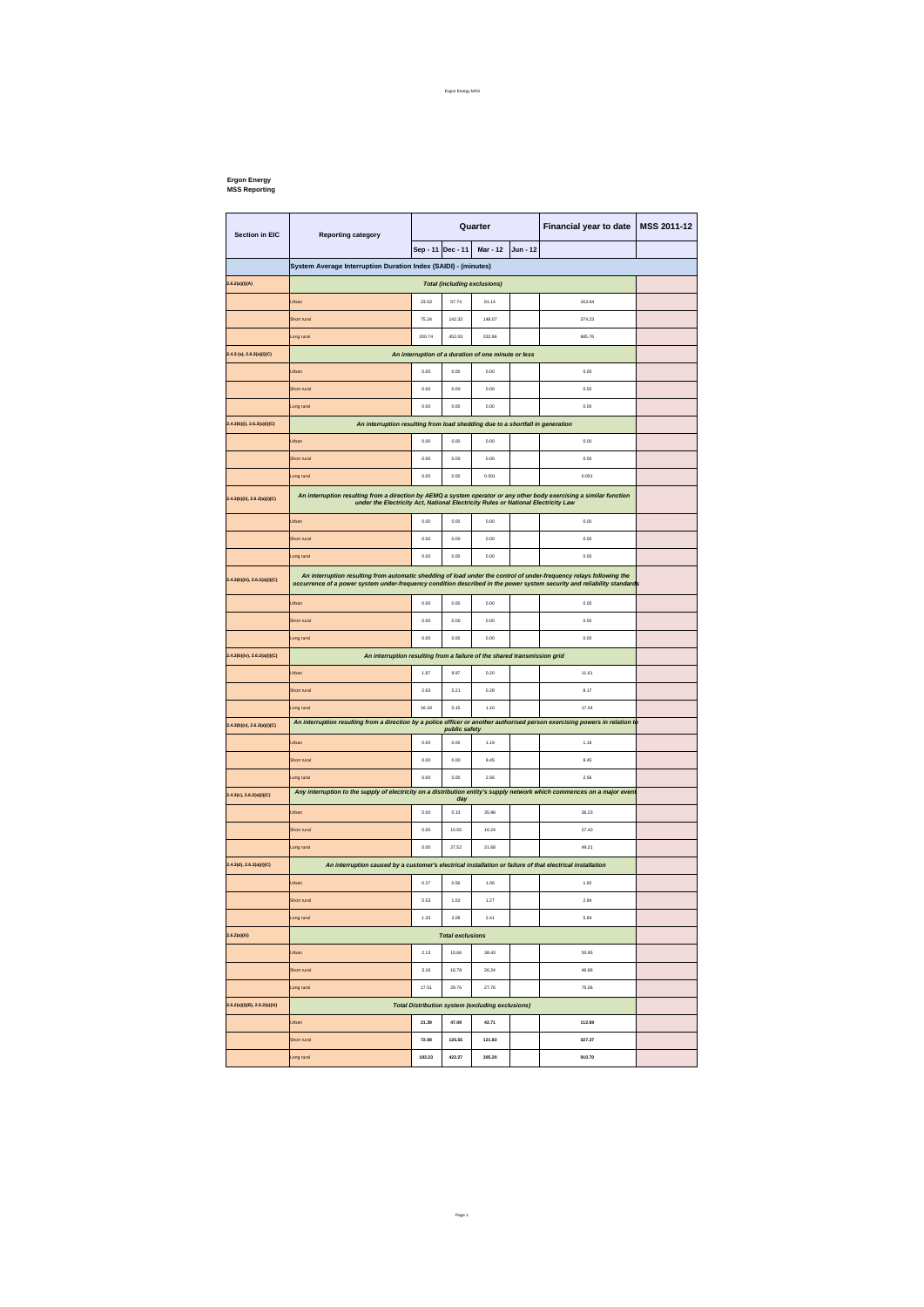|                                                         |                                                                                                                                                                                                                                                | Quarter |                         |          |          | Financial year to date | MSS 2010-11 |  |  |  |
|---------------------------------------------------------|------------------------------------------------------------------------------------------------------------------------------------------------------------------------------------------------------------------------------------------------|---------|-------------------------|----------|----------|------------------------|-------------|--|--|--|
| Section in EIC                                          | <b>Reporting category</b>                                                                                                                                                                                                                      |         | Sep - 10 Dec - 10       | Mar - 12 | Jun - 12 |                        |             |  |  |  |
|                                                         | System Average Interruption Frequency Index (SAIFI) - (number)                                                                                                                                                                                 |         |                         |          |          |                        |             |  |  |  |
| <b>Total (including exclusions)</b>                     |                                                                                                                                                                                                                                                |         |                         |          |          |                        |             |  |  |  |
|                                                         | Jrban                                                                                                                                                                                                                                          | 0.28    | 0.78                    | 0.49     |          | 1.53                   |             |  |  |  |
| 2.6.2(a)(i)(A), 2.6.2(a)(iii)                           | Short rural                                                                                                                                                                                                                                    | 0.63    | 1.51                    | 1.13     |          | 3.36                   |             |  |  |  |
|                                                         | ong rural                                                                                                                                                                                                                                      | 1.65    | 3.27                    | 1.86     |          | 6.77                   |             |  |  |  |
|                                                         | An interruption of a duration of one minute or less                                                                                                                                                                                            |         |                         |          |          |                        |             |  |  |  |
| $2.4.3$ (a), $2.6.2(a)(i)(C)$                           | Jrban                                                                                                                                                                                                                                          | 0.00    | 0.00                    | 0.00     |          | 0.00                   |             |  |  |  |
|                                                         | Short rura                                                                                                                                                                                                                                     | 0.00    | 0.00                    | 0.00     |          | 0.00                   |             |  |  |  |
|                                                         | ong rural                                                                                                                                                                                                                                      | 0.00    | 0.00                    | 0.00     |          | 0.00                   |             |  |  |  |
|                                                         | An interruption resulting from load shedding due to a shortfall in generation                                                                                                                                                                  |         |                         |          |          |                        |             |  |  |  |
|                                                         | Jrban                                                                                                                                                                                                                                          | 0.00    | 0.00                    | 0.00     |          | 0.00                   |             |  |  |  |
| $2.4.3(b)(i)$ , $2.6.2(a)(i)(C)$                        | Short rura                                                                                                                                                                                                                                     | 0.00    | 0.00                    | 0.00     |          | 0.00                   |             |  |  |  |
|                                                         | ong rural                                                                                                                                                                                                                                      | 0.00    | 0.00                    | 0.00     |          | 0.00                   |             |  |  |  |
|                                                         | An interruption resulting from a direction byAEMO, a system operator or any other body exercising a similar function                                                                                                                           |         |                         |          |          |                        |             |  |  |  |
|                                                         | under the Electricity Act, National Electricity Rules or National Electricity Law                                                                                                                                                              |         |                         |          |          |                        |             |  |  |  |
| 2.4.3(b)(ii), 2.6.2(a)(i)(C)                            | Jrban                                                                                                                                                                                                                                          | 0.00    | 0.00                    | 0.00     |          | 0.00                   |             |  |  |  |
|                                                         | Short rural                                                                                                                                                                                                                                    | 0.00    | 0.00                    | 0.00     |          | 0.00                   |             |  |  |  |
|                                                         | ong rural                                                                                                                                                                                                                                      | 0.00    | 0.00                    | 0.00     |          | 0.00                   |             |  |  |  |
|                                                         | An interruption resulting from automatic shedding of load under the control of under-frequency relays following the<br>occurrence of a power system under-frequency condition described in the power system security and reliability standards |         |                         |          |          |                        |             |  |  |  |
| 2.4.3(b)(iii), 2.6.2(a)(i)(C)                           | Jrban                                                                                                                                                                                                                                          | 0.00    | 0.00                    | 0.00     |          | 0.00                   |             |  |  |  |
|                                                         | Short rural                                                                                                                                                                                                                                    | 0.00    | 0.00                    | 0.00     |          | 0.00                   |             |  |  |  |
|                                                         | ong rural                                                                                                                                                                                                                                      | 0.00    | 0.00                    | 0.00     |          | 0.00                   |             |  |  |  |
|                                                         | An interruption resulting from a failure of the shared transmission grid                                                                                                                                                                       |         |                         |          |          |                        |             |  |  |  |
|                                                         | Jrban                                                                                                                                                                                                                                          | 0.05    | 0.25                    | 0.01     |          | 0.32                   |             |  |  |  |
| 2.4.3(b)(iv), 2.6.2(a)(i)(C)                            | Short rural                                                                                                                                                                                                                                    | 0.05    | 0.13                    | 0.02     |          | 0.19                   |             |  |  |  |
|                                                         | ong rural                                                                                                                                                                                                                                      | 0.33    | 0.01                    | 0.08     |          | 0.41                   |             |  |  |  |
|                                                         | An interruption resulting from a direction by a police officer or another authorised person exercising powers in relation to<br>public safety                                                                                                  |         |                         |          |          |                        |             |  |  |  |
| 2.4.3(b)(v), 2.6.2(a)(i)(C)                             | Irban                                                                                                                                                                                                                                          | 0.00    | 0.00                    | 0.00     |          | 0.00                   |             |  |  |  |
|                                                         | Short rura                                                                                                                                                                                                                                     | 0.00    | 0.00                    | 0.00     |          | 0.00                   |             |  |  |  |
|                                                         | ong rural                                                                                                                                                                                                                                      | 0.00    | 0.00                    | 0.00     |          | 0.00                   |             |  |  |  |
|                                                         | Any interruption to the supply of electricity on a distribution entity's supply network which commences on a major even                                                                                                                        |         | day                     |          |          |                        |             |  |  |  |
|                                                         | Jrban                                                                                                                                                                                                                                          | 0.00    | 0.00                    | 0.04     |          | 0.04                   |             |  |  |  |
| 2.4.3(c), 2.6.2(a)(i)(C)                                | Short rural                                                                                                                                                                                                                                    | 0.00    | 0.08                    | 0.05     |          | 0.14                   |             |  |  |  |
|                                                         | ong rural                                                                                                                                                                                                                                      | 0.00    | 0.19                    | 0.10     |          | 0.29                   |             |  |  |  |
|                                                         | An interruption caused by a customer's electrical installation or failure of that electrical installation                                                                                                                                      |         |                         |          |          |                        |             |  |  |  |
| 2.4.3(d), 2.6.2(a)(i)(C)                                | Jrban                                                                                                                                                                                                                                          | 0.00    | 0.00                    | 0.01     |          | 0.01                   |             |  |  |  |
|                                                         | Short rural                                                                                                                                                                                                                                    | 0.00    | 0.01                    | 0.01     |          | 0.02                   |             |  |  |  |
|                                                         | ong rural                                                                                                                                                                                                                                      | 0.00    | 0.01                    | 0.01     |          | 0.02                   |             |  |  |  |
|                                                         |                                                                                                                                                                                                                                                |         | <b>Total exclusions</b> |          |          |                        |             |  |  |  |
| 2.6.2(a)(iii)                                           | Urban                                                                                                                                                                                                                                          | 0.06    | 0.25                    | 0.06     |          | 0.38                   |             |  |  |  |
|                                                         | Short rural                                                                                                                                                                                                                                    | 0.06    | 0.22                    | 0.08     |          | 0.36                   |             |  |  |  |
|                                                         | Long rural                                                                                                                                                                                                                                     | 0.33    | 0.20                    | 0.19     |          | 0.73                   |             |  |  |  |
| <b>Total Distribution System (excluding exclusions)</b> |                                                                                                                                                                                                                                                |         |                         |          |          |                        |             |  |  |  |
| 2.6.2(a)(i)(B), 2.6.2(a)(iii)                           | Urban                                                                                                                                                                                                                                          | 0.22    | 0.53                    | 0.43     |          | 1.15                   |             |  |  |  |
|                                                         | Short rural                                                                                                                                                                                                                                    | 0.57    | 1.29                    | 1.05     |          | 3.00                   |             |  |  |  |
|                                                         | ong rural                                                                                                                                                                                                                                      | 1.32    | 3.07                    | 1.67     |          | 6.05                   |             |  |  |  |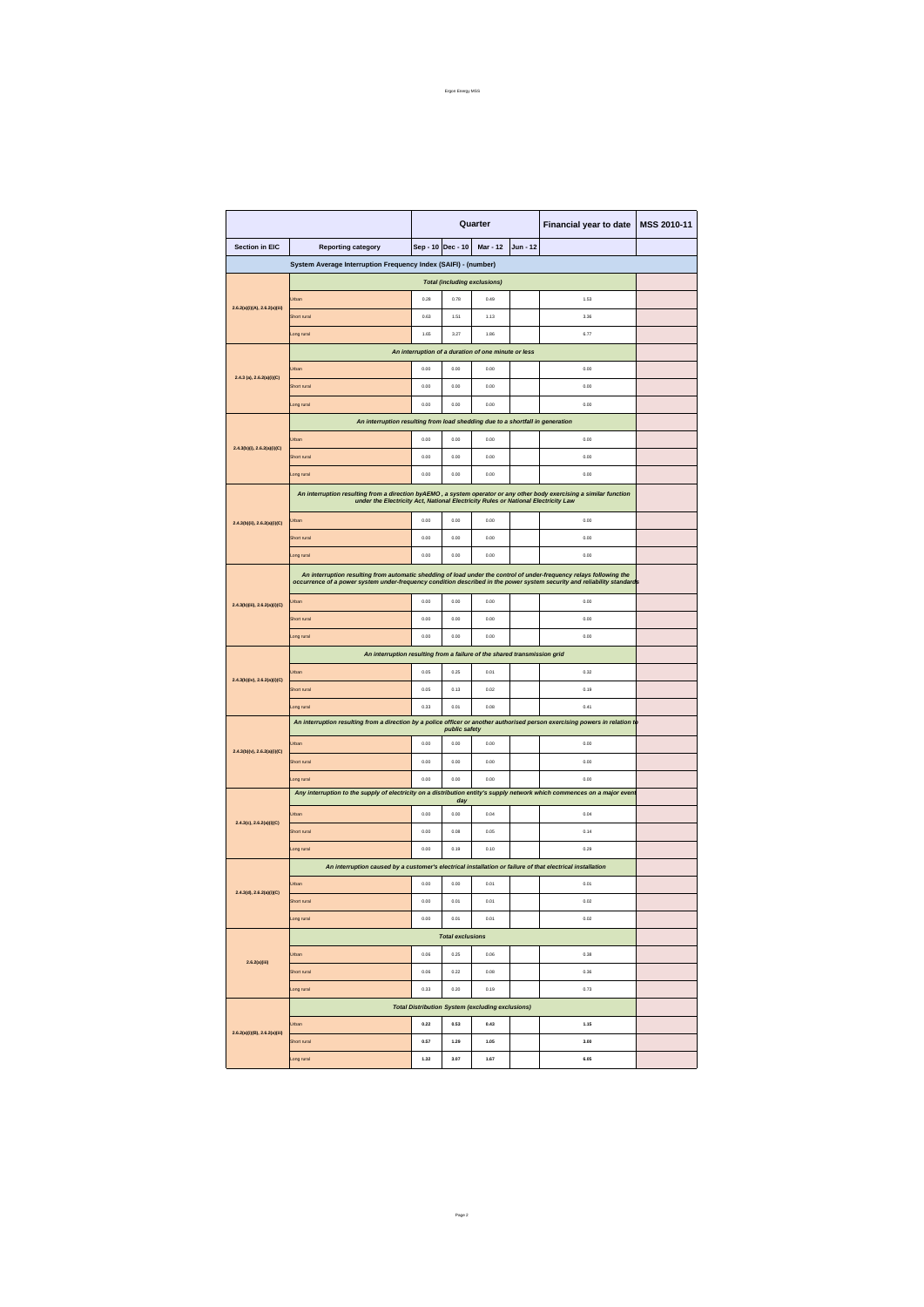| <b>Section in EIC</b> |                                                                                                                                                        | Date                   |
|-----------------------|--------------------------------------------------------------------------------------------------------------------------------------------------------|------------------------|
|                       | A description of any major event days                                                                                                                  |                        |
|                       | Severe thunderstorms and Lightening Stikes across Northern areas of QLD and Bushfires, Storms and hailstorms across Central and Southern areas of QLD. | 15th October 2011      |
|                       | Heavy rain, damaging winds and flash flooding to the following regions - Fraser, Wide Bay Burnett , Sunshine Coasts and adjacent inland areas of QLD.  | Monday, 5 March 2012   |
|                       | Heavy rainfall and a Tornado that devastated the Townsville area                                                                                       | Tuesday, 20 March 2012 |
|                       |                                                                                                                                                        |                        |
|                       |                                                                                                                                                        |                        |
| 2.6.2(a)(i)(D)        |                                                                                                                                                        |                        |
|                       |                                                                                                                                                        |                        |
|                       |                                                                                                                                                        |                        |
|                       |                                                                                                                                                        |                        |
|                       |                                                                                                                                                        |                        |
|                       |                                                                                                                                                        |                        |
|                       | An explanation of reasons for a distribution entity exceeding (where applicable) those minimum service standards and pro                               | <b>Exceeded MSS</b>    |
| <b>Section in EIC</b> | Please see attached January - March Qtr 2012 MSS GSL Report                                                                                            |                        |
| 2.6.2(a)(i)(E)        |                                                                                                                                                        |                        |
|                       |                                                                                                                                                        |                        |
|                       |                                                                                                                                                        |                        |
|                       |                                                                                                                                                        |                        |
|                       |                                                                                                                                                        |                        |
|                       |                                                                                                                                                        |                        |
|                       |                                                                                                                                                        |                        |
|                       |                                                                                                                                                        |                        |
|                       |                                                                                                                                                        |                        |
|                       |                                                                                                                                                        |                        |
|                       |                                                                                                                                                        |                        |